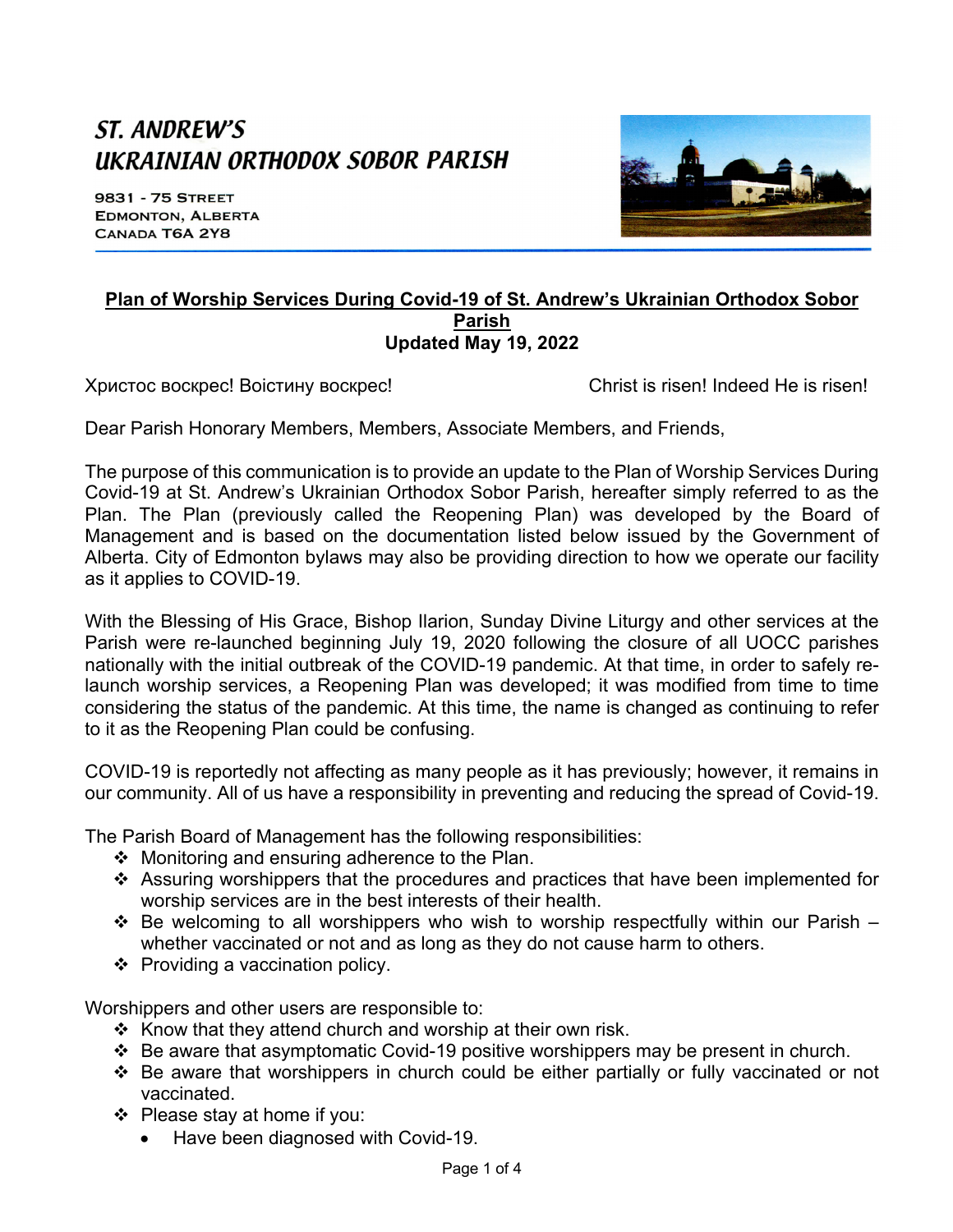- Are experiencing a cough, fever, shortness of breath, sore throat, runny nose, flu-like symptoms, or have underlying or compromised medical conditions.
- v Know that you are required to and agree to isolate if you have or recently had Covid-19.
- $\div$  Not place yourself in compromising situations.
- $\div$  Become familiar with the Plan.
- $\div$  Report to the Parish President (contact information at the end of this communication) if you become sick with Covid-19 within 10 days of attending a worship service. Your identity will be kept confidential.

Worship services and facility use does not mean a return to how we previously (prior to March 2020) attended church and how we celebrated the Divine Liturgy. Things are different. Covid-19 response procedures and practices vary from parish to parish. Our Parish's Plan of Worship Services During Covid-19 is presented below.

**Sections A** to **I** provide information and list directives for worshippers who want to attend a worship service at our Parish.

#### **A. Reference Documents**

- 1. Alberta Government CMOH Record of Decision 02-2022
- 2. Alberta Government CMOH Record of Decision 09-2022
- 3. Others as referenced in the aforementioned
- 4. There are no City of Edmonton bylaws in effect as it relates to COVID-19.

## **B. Limitations**

- 5. Very few limitations exist as it applies to attending a worship service or other event at St. Andrew's:
	- a. Worshippers can be either fully, partially, or not vaccinated whatsoever.
	- b. You are required to isolate in accordance with government of Alberta requirements if you actively have COVID-19, had COVID-19, or show symptoms of COVID-19.
	- c. Unlike previous times, there is no limit of the maximum number of worshippers that can attend worship services as it pertains to COVID-19.
	- d. Masks do not have to be worn at any time, but people may choose to wear them. If there are people choosing to wear them, please be respectful of their decision.
	- e. Physical distancing between you and others of a different cohort in church is not required. However, please be respectful of those that wish to continue to physically distance and accommodate. Spacing in between cohorts, if chosen, is self-patrolled.

#### **C. Planning on Attending Worship Services?**

- 6. If you are prepared to follow the procedures within this document and attend a worship service, then you:
	- a. Are certainly welcome, and there is no reason to call ahead and reserve a spot prior to attending Divine Liturgy.
	- b. Although not required, we encourage you to bring the following:
		- i. Mask (just in case).
		- ii. Filled water bottle.
		- iii. Your own Prayer book until all prayer books and other materials have been placed back into the pews.
		- iv. Anything else that you need to reduce your risk to coming in contact with the Covid-19 virus.

#### **D. Procedures upon Arrival**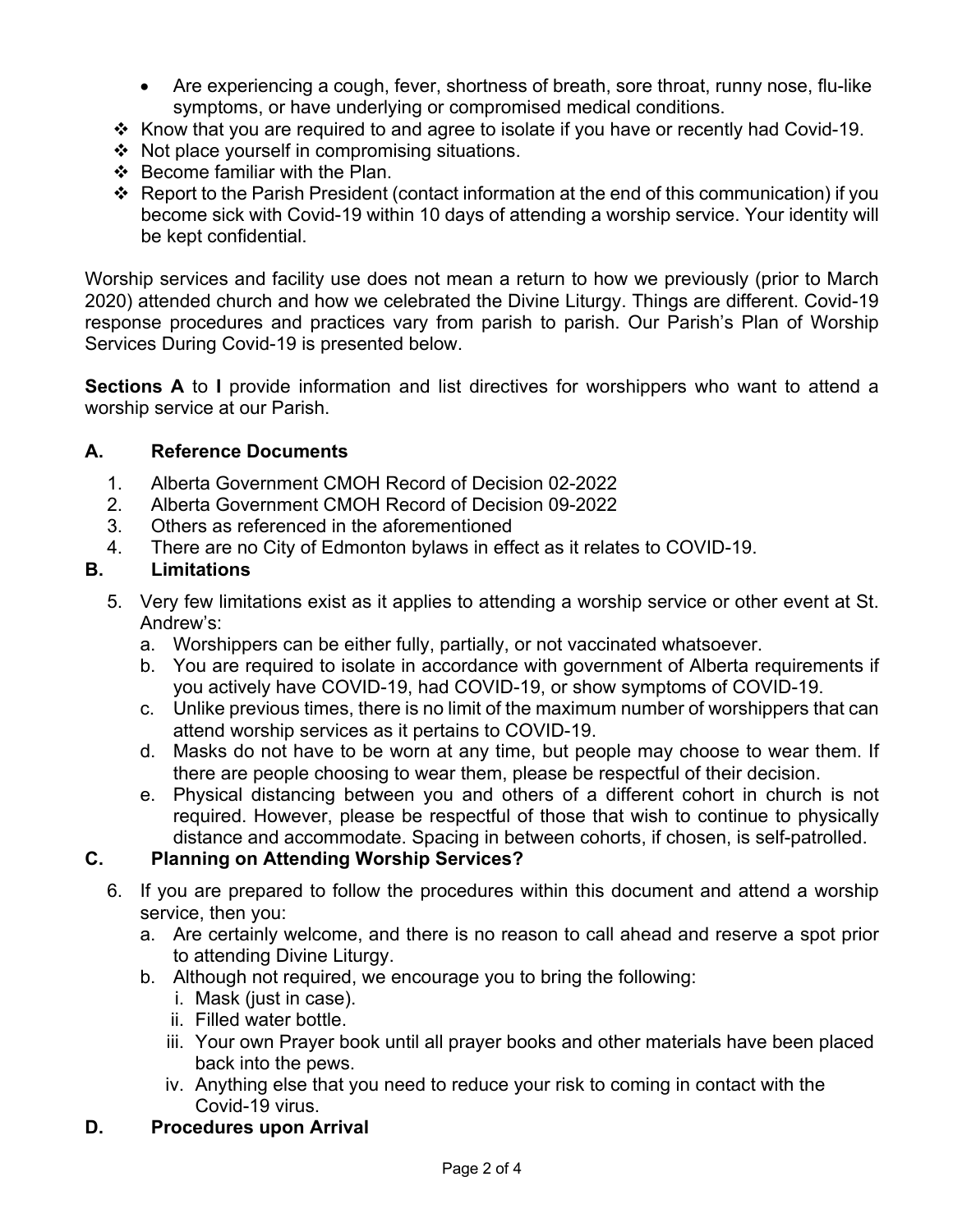- 7. Upon arriving at the doors leading to the Atrium, you will be greeted.
- 8. You may sanitize your hands with the sanitizing solution provided. However, we ask you to bring some with you to avoid causing the parish added expense.
- 9. Until such time that there is church school, you will be asked to have your children be seated with you. You are responsible for looking after your children.

# **E. During the Divine Liturgy or Other Worship Services**

- 10. Holy Confession sacrament is practiced as it was during pre-COVID times which places you and Fr. Yuriy to be in close proximity. Please contact Fr. Yuriy Suchevan (mobile 780-885-8143 or email Parishpriest@uocc-standrew.ca) especially if this proximity is of concern to you. Fr. Yuriy would appreciate advance notice if you will be attending Holy Confession.
- 11. Holy Communion sacrament is practiced with a special procedure taking into consideration Covid-19. A common spoon is not used during this procedure.
- 12. Worshippers are permitted to light candles for health and for those who have fallen asleep in the Lord. The candles are available for a suggested donation at the rear of the church. Be aware that an individual with unsanitized hands or one who may have Covid-19 without symptoms may have touched the candles in the box prior to you. Hand sanitizer by the candle box is available in this regard.
- 13. Long handled wooden candles are now used as they were during pre-COVID times during the reading of the gospel, during memorial litia, and during the Great Entrance, where you will be standing in close proximity to other worshippers. Please decline the invitation to hold a candle if the close proximity is of concern.
- 14. There are no restrictions on congregational singing.
- 15. Antidoron prepared in a sanitized fashion will be similarly distributed to worshippers as they exit the nave.
- 16. The decision to actually physical touch (kissing or with hand or forehead) of icons, crosses, or relics rests with each individual. It is not required, and it is strongly discouraged even while donning a mask. Be aware that an individual with unsanitized hands or one who may have Covid-19 without showing symptoms may have touched these items prior to you.
- 17. Fellowship after Divine Liturgy continues to not occur, but may restart.

# **F. Memorial Service (panakhyda) immediately Following a Divine Liturgy**

- 18. A Memorial Service (panakhyda) immediately following a Divine Liturgy will be celebrated much like it was prior to March 2020 including the traditional gathering of family and friends at the front of nave. Long handled wooden candles and individual wax candles will be used. However, please do not feel that gathering at the front is necessary – it is your choice to stay in your pew to celebrate the panakhyda.
- 19. A memorial luncheon may be allowed after the conclusion of the service subject to the availability of the Hall and the Ladies' Auxiliary. Please contact the Ladies' Auxiliary.

# **G. Facilities and Sanitization**

- 20. In general, the entire facility is open for use.
- 21. The facility office continues to be unattended and the entire facility locked during nonservice occasions, but is checked regularly.
- 22. Sanitation of the facility against Covid-19 is not completed. However, hand sanitizer is placed in strategic locations of the facility primarily for use during worship services.

# **H. Routing and Movement**

23. Walking into, within, and exiting from the parish facility is no longer controlled but is as it was prior to the pandemic.